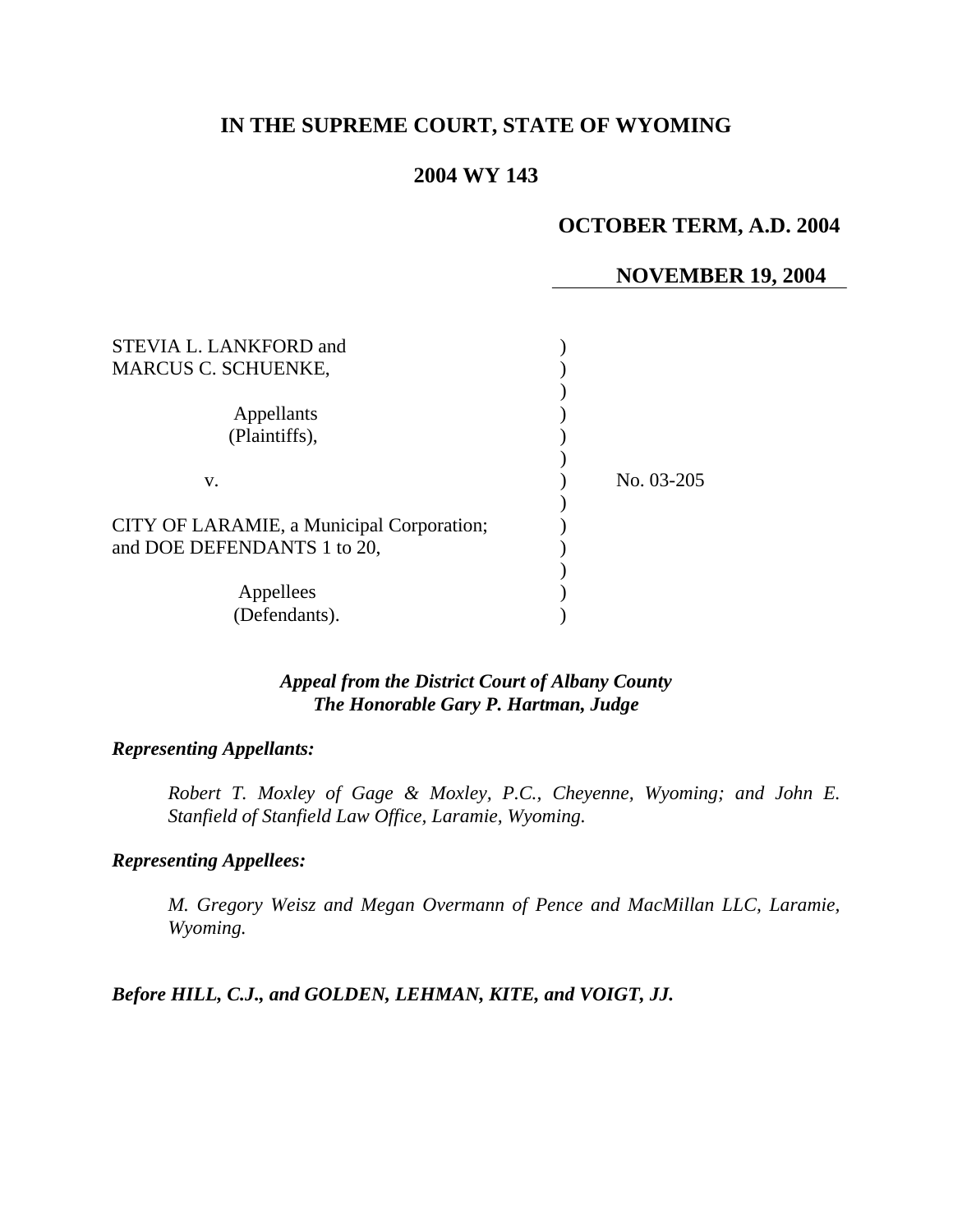### **VOIGT, Justice.**

[¶1] This is an appeal from an order granting summary judgment to the City of Laramie (the City) in a governmental claims case. We affirm.

#### *ISSUES*

[¶2] The appellants present the issues as follows:

I. Is legislation unconstitutional which prevents recovery against a governmental entity for property damage, by imposing a \$500.00 damage cap, by narrowing the standard of liability, by vesting a "designated" official with "discretion" to pay or based on the availability of funds—deny payment, and by abolishing judicial review?

II. Can the plaintiff's complaint—a "notice pleading" prior to discovery—be sustained in setting forth a "taking or damaging" cause of action, or a claim sounding in inverse condemnation?

III. Where an amended or supplemental "governmental claim" is presented within the two-year statutory period for "presentation" of same after a cause of action accrues, may an action be commenced within one year of such claim?

The City restates the issues as follows:

I. Summary judgment on statute of limitations grounds was appropriate when appellants failed to meet the statute of limitations in the Wyoming Governmental Claims Act, appellants admitted they missed the statute of limitations, and appellants did not respond to the summary judgment motion in the district court.

 II. The claims procedure and statute of limitations provisions of the Wyoming Governmental Claims Act are constitutional and are rationally related to a legitimate governmental objective.

III. The Wyoming Governmental Claims Act is presumptively constitutional and appellants' facial challenge to other portions of the Act must be rejected for lack of justiciability and appellants' failure to precisely and analytically argue the matter.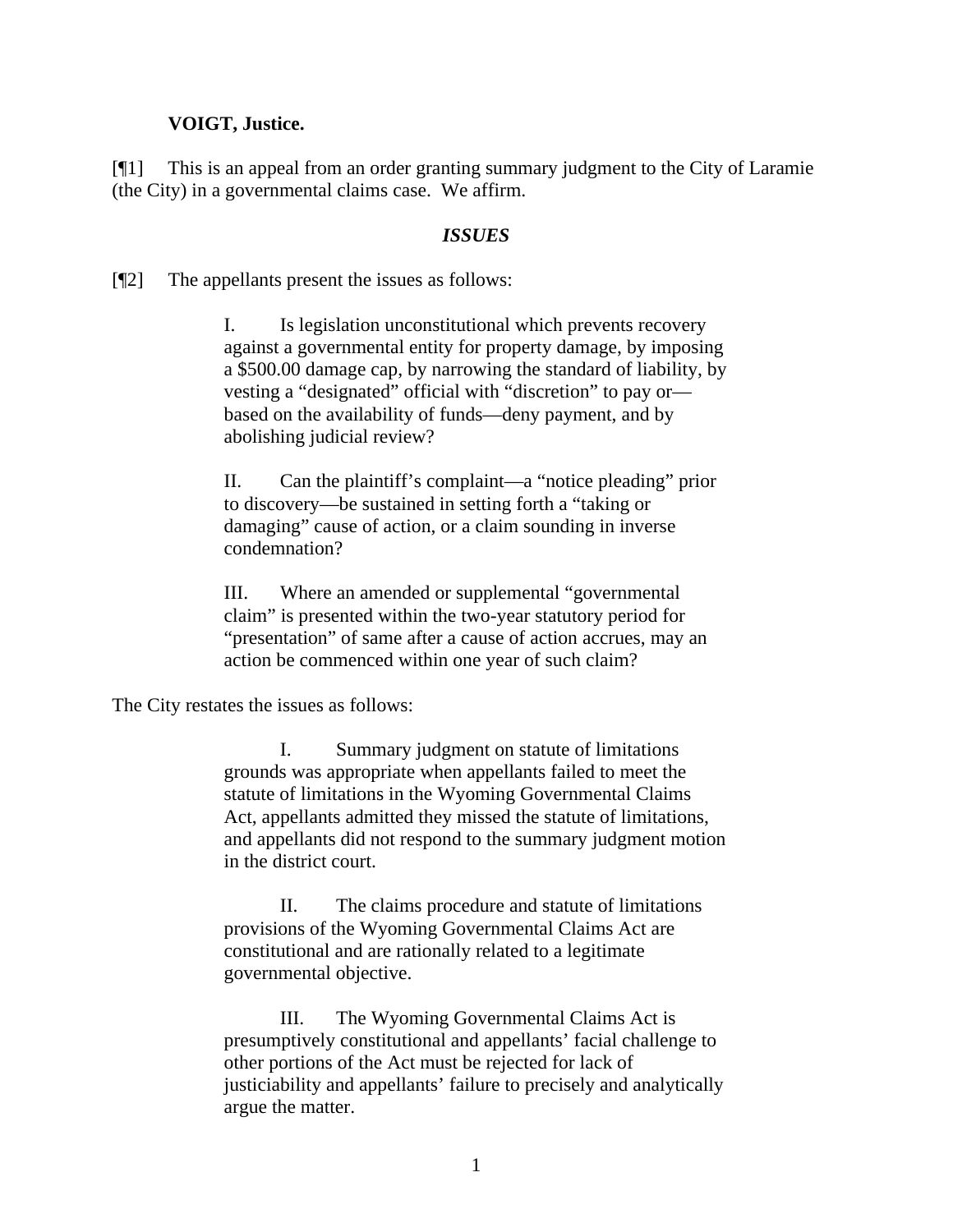## **FACTS**

[¶3] Stevia L. Lankford and Marcus C. Schuenke (the appellants) owned a home in Laramie. On March 4, 2001, they returned home to find raw sewage in their basement. Subsequent investigation led them to believe that their sewer line had been damaged by the City during the repair of a water main in the street in front of their home.

[¶4] On April 2, 2001, the appellants sent a letter to the City setting forth a claim for their as-yet undetermined repair costs. In a letter dated June 6, 2001, the City's Utility Maintenance Supervisor responded as follows:

> In regard to the repair of your broken sewer service, please send all unpaid invoices and any costs you have paid to the City of Laramie Utilities Division for payment and/or re-imbursement. Because it appears that the service was broken due to a water main line repair that was completed by city crews, we feel it is our responsibility to restore the service.

[¶5] The matter was not quickly resolved, however, and on July 13, 2001, the appellants presented a formal claim to the City. After detailing the damages and repair work being done, and expressing a claim of \$150,000.00 to \$250,000.00, the appellants offered to settle for \$50,000.00 plus the costs of foundation repair. The City denied the claim in a letter from its attorney on September 28, 2001. The City took the position that its earlier offer to pay for the damages was based on an inadequate investigation, and that subsequent investigation showed that the sewer line damage had been caused by the initial service main break and not by the City's responsive repair work. Further, the City contended that the appellants' damages, if any, were greatly overstated and were caused by the appellants' own failure to mitigate.

[¶6] On February 28, 2003, the appellants filed a complaint in the district court. Although somewhat unclear, it appears that the complaint states as causes of action negligence, intentional infliction of severe emotional distress, and violation of constitutional rights. An amended complaint filed on March 11, 2003, somewhat more clearly contains allegations of negligence, willful and wanton misconduct, intentional infliction of severe emotional distress, violation of 42 U.S.C. § 1983, violation of Wyo. Const. art. 1, § 33 (taking or damaging private property for public use without just compensation/inverse condemnation), and violation of the appellants' rights to due process and equal protection. In addition, the amended complaint seeks declaratory relief and challenges the constitutionality of the Wyoming Governmental Claims Act (the WGCA), Wyo. Stat. Ann. § 1-39-101 *et seq.* (LexisNexis 2003). On the same date that they filed their original complaint, the appellants also filed in the district court a second notice of claim. Two copies of this notice of claim appear in the record, neither of which shows signature by the appellants or their attorney.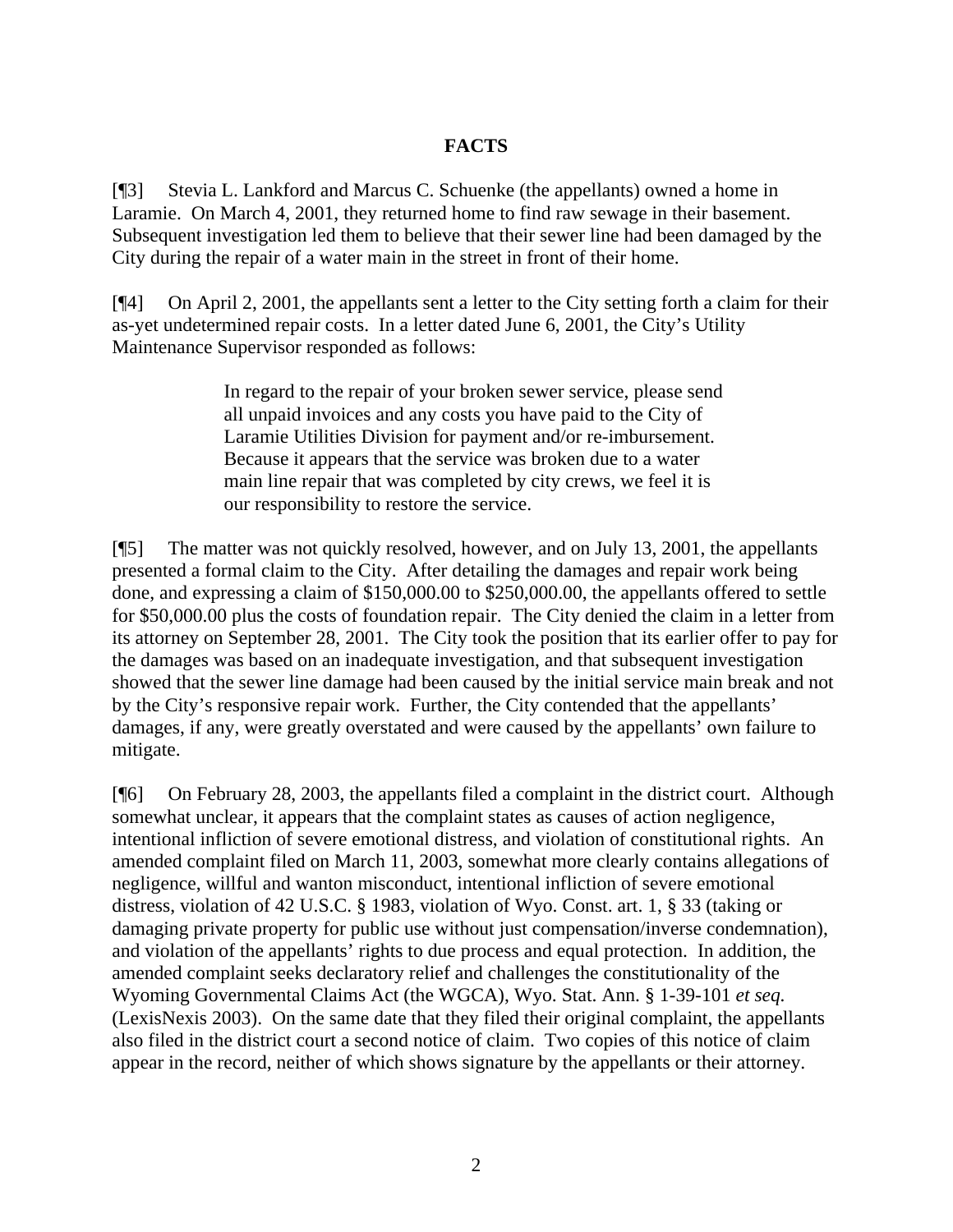[¶7] The City answered the amended complaint and on April 9, 2003, filed a Motion for Summary Judgment on State Law Damage Claims.<sup>1</sup> The City's central argument in support of its motion was that nearly twenty months passed between presentment of the first notice of claim on July 13, 2001, and filing of the complaint on February 28, 2003, in violation of Wyo. Stat. Ann. § 1-39-114. $^2$  After hearing, the district court issued its Order Granting Defendant's Motion for Summary Judgment & Order on Declaratory Judgment.

#### **STANDARD OF REVIEW**

[¶8] Our standard for review of summary judgments has been stated many times and need not be reiterated here. *See, for example, Nuhome Investments, LLC v. Weller,* 2003 WY 171, ¶ 7, 81 P.3d 940, 944 (Wyo. 2003) and *Ahrenholtz v. Laramie Economic Development Corp.,*  2003 WY 149, ¶ 16, 79 P.3d 511, 515 (Wyo. 2003). We will particularly note, however, the following portion of that standard:

> "The moving party bears the initial burden of establishing a prima facie case for summary judgment. Thereafter, the party opposing summary judgment becomes obliged to marshal specific facts, as contrasted with general or conclusory allegations, which establish a genuine issue of material fact."

*Coates v. Anderson,* 2004 WY 11, ¶ 5, 84 P.3d 953, 956 (Wyo. 2004) (*quoting Mize v. North Big Horn Hosp. Dist.*, 931 P.2d 229, 232 (Wyo. 1997)). Our usual standard of review of summary judgments applies in the context of a declaratory judgment action. *Hirschfield v. Board of County Com'rs of County of Teton,* 944 P.2d 1139, 1141-42 (Wyo. 1997).

[¶9] Statutes carry a strong presumption of constitutionality and challengers bear a heavy burden in overcoming that presumption. *Cathcart v. Meyer,* 2004 WY 49, ¶ 7, 88 P.3d 1050, 1056 (Wyo. 2004) (*quoting Reiter v. State*; 2001 WY 116, ¶ 7, 36 P.3d 586, 589 (Wyo. 2001)). The unconstitutionality of a statute must be clearly shown beyond a reasonable

Wyo. Stat. Ann. § 1-39-114.

 $\overline{a}$ 

<sup>1</sup> The appellants' 42 U.S.C. § 1983 claims are not before the Court. 2

Except as otherwise provided, actions against a governmental entity or a public employee acting within the scope of his duties for torts occurring after June 30, 1979 which are subject to this act shall be forever barred unless commenced within one (1) year after the date the claim is filed pursuant to W.S. 1-39-113. ... In no case shall the statute of limitations provided in this section be longer than any other applicable statute of limitations. In the absence of applicable insurance coverage, if the claim was properly filed, the statute shall be tolled forty-five (45) days after a decision by the entity, if the decision was not made and mailed to the claimant within the statutory time limitation otherwise provided herein.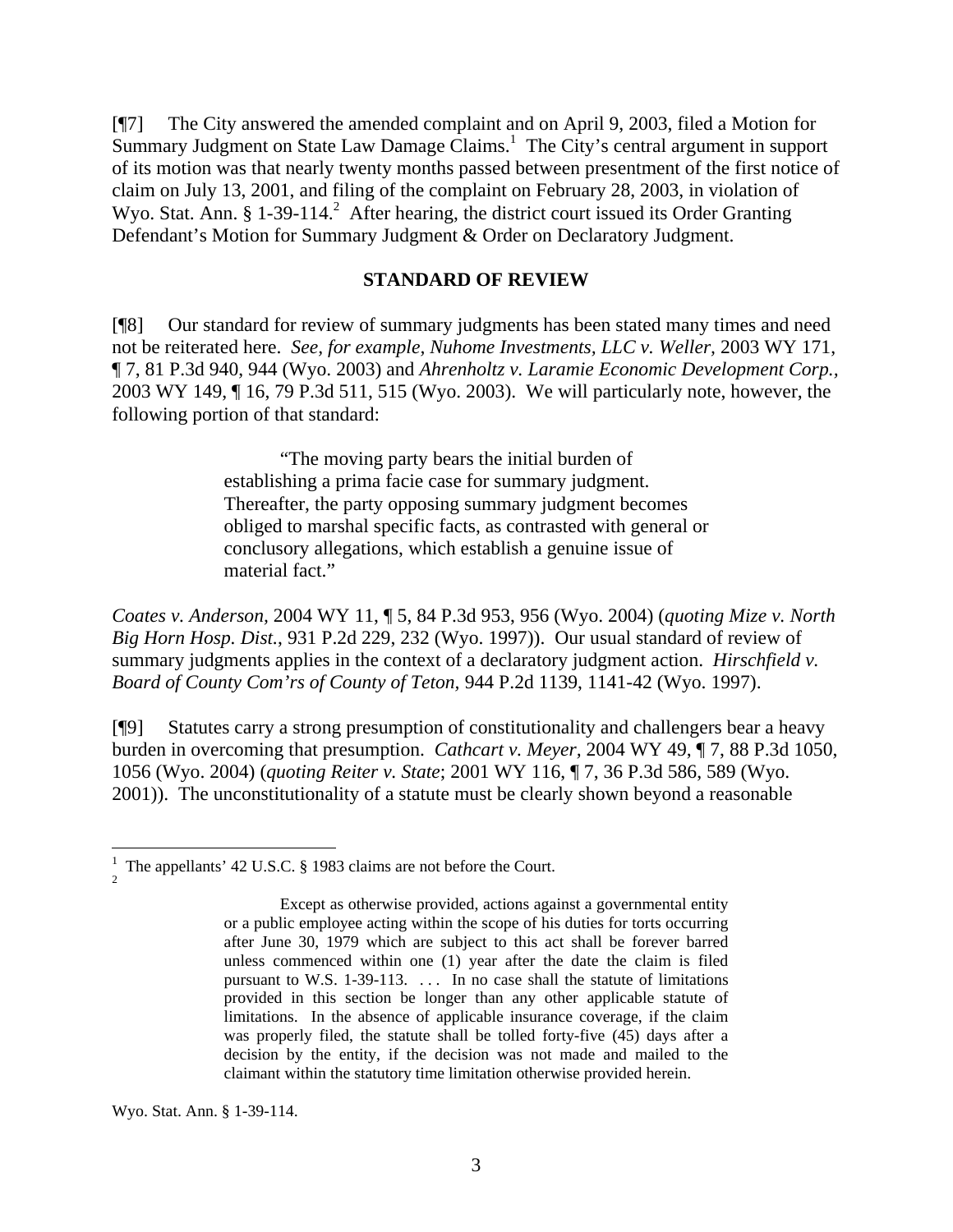doubt. *Meyer v. Kendig,* 641 P.2d 1235, 1238 (Wyo. 1982) (*quoting Nickelson v. People*, 607 P.2d 904, 910 (Wyo. 1980)).

### **DISCUSSION**

[¶10] Preliminarily, we must discuss the factual and legal setting in which this summary judgment was granted. As mentioned earlier herein, the single basis for the City's motion was the appellants' admitted failure to file their complaint within the one-year limitation period set by Wyo. Stat. Ann. § 1-39-114. Paragraph 34 of the amended complaint contained this sentence: "This action was filed within the two year period specified in § 1-39-105 but more than one year after a Notice of Claim was filed."<sup>3</sup> In addition to this admission, paragraph 15 of the amended complaint referred to an attached notice of claim dated July 13, 2001. The complaint was filed on February 28, 2003. The amended complaint was filed on March 11, 2003. These are the undisputed facts upon which the City based its motion for summary judgment.

[¶11] The appellants responded to the City's motion by seeking relief under W.R.C.P. 56(f), which provides:

> Should it appear from the affidavits of a party opposing the motion that the party cannot for reasons stated present by affidavit facts essential to justify the party's opposition, the court may refuse the application for judgment or may order a continuance to permit affidavits to be obtained or depositions to be taken or discovery to be had or may make such other order as is just.

The appellants submitted the affidavit of their attorney in support of their request for additional time in which to respond to the City's motion. The contentions in that affidavit may be summarized as follows: the appellants had not yet been informed whether the attorney general intended to participate in the action in defense of the constitutionality of the WGCA; the City's motion would only address the conduct of the appellants—the issue of timely filing of the action—and not the conduct of the City in denying the claim; the appellants' attorney was ill; the appellants' attorney was busy; discovery was necessary given the numerous causes of action stated in the amended complaint; the recent firing of the city manager may have been related to this case; and city officials may have been biased against the appellants' attorney.

 $\overline{a}$ 

<sup>&</sup>lt;sup>3</sup> Presumably, the reference to Wyo. Stat. Ann.  $\S 1-39-105$  was intended to be Wyo. Stat. Ann.  $\S 1-39-113(a)$ , which provides, in pertinent part:

No action shall be brought under this act against a governmental entity unless the claim upon which the action is based is presented to the entity as an itemized statement in writing within two (2) years of the date of the alleged act, error or omission . . ..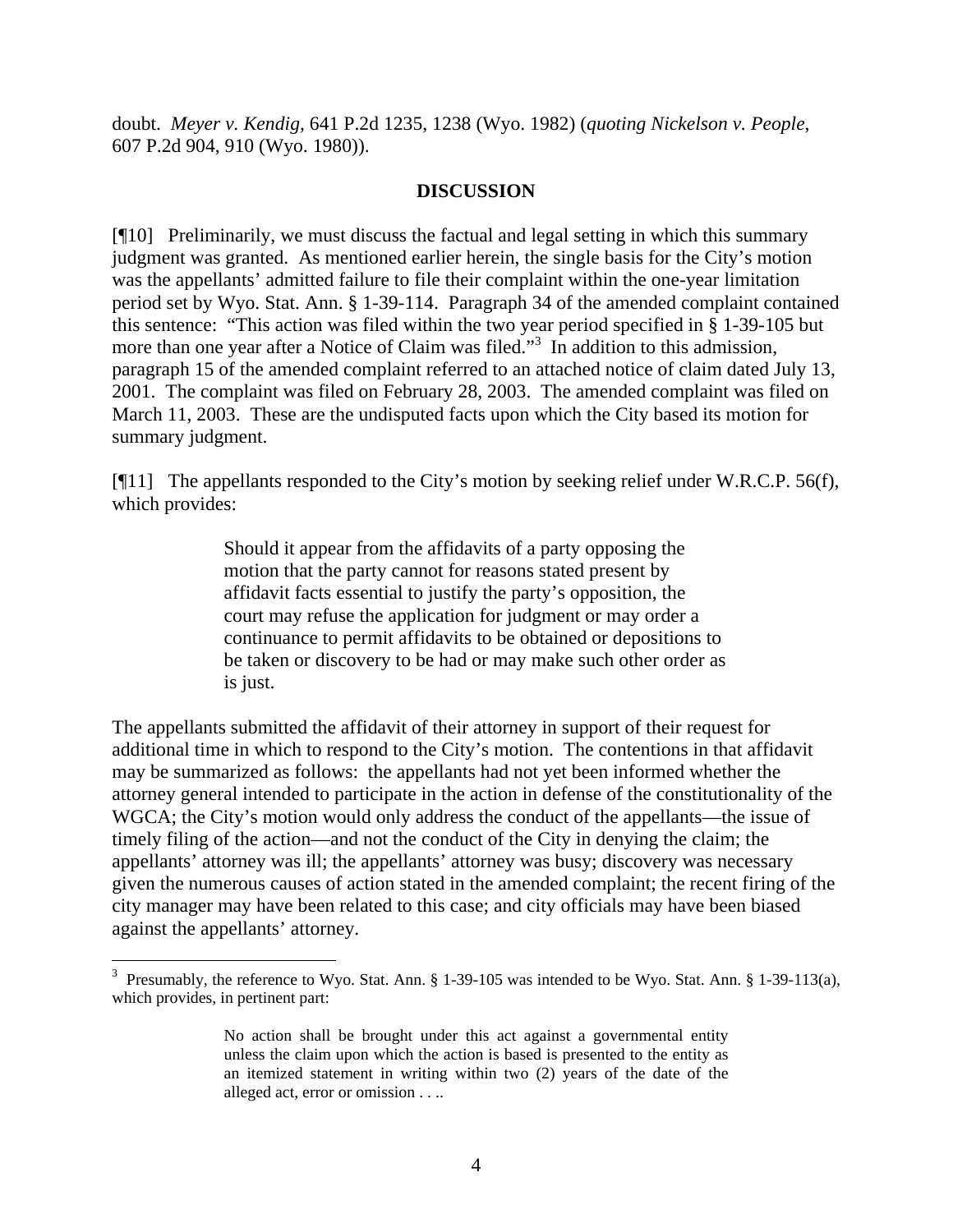[¶12] The City's reply to the appellants' motion for relief presented two arguments. First, the City pointed out that the appellants' motion was untimely under W.R.C.P. 6(c) and 56. *See Harris v. Grizzle,* 625 P.2d 747, 750 (Wyo. 1981). Second, the City contended that the motion and its supporting affidavit utterly failed to show that a continuance would enable the appellants to contest the undisputed facts surrounding the only relevant issue, that being the statute of limitations. *See Jensen v. Redevelopment Agency of Sandy City,* 998 F.2d 1550, 1553-55 (10th Cir. 1993) and *Patty Precision v. Brown & Sharpe Mfg. Co.,* 742 F.2d 1260, 1264-65 (10th Cir. 1984).

[¶13] The district court heard the appellants' motion for W.R.C.P. 56(f) relief on May 22, 2003, and issued its order denying that relief on June 4, 2003 (filed June 18, 2003). The denial was based on four particular findings:

1. The appellants had failed to explain why they as parties could not present affidavits with the facts necessary to oppose the summary judgment motion.

2. The appellants had failed to show how an extension of time for discovery would enable them to meet their burden in opposing the summary judgment motion.

3. The appellants had failed to show how additional time for discovery would enable them to rebut the statement of undisputed facts set forth in the summary judgment motion.

4. The appellants had failed to show that the information they sought in discovery was relevant to the statute of limitations issue that served as the basis for the summary judgment motion.

[¶14] Finally, on July 9, 2003, the district court heard the City's summary judgment motion. The pertinent findings and conclusions contained in the order granting that motion can be summarized as follows:

1. The incident occurred on or about March 2, 2001.

2. The appellants presented a notice of claim to the City on July 13, 2001.

3. The City denied the claim on September 28, 2001.

4. Under Wyo. Stat. Ann. § 1-39-114, the appellants had one year from July 13, 2001 in which to file suit.

5. The appellants filed suit on February 28, 2003, which date was beyond the one-year limitation period.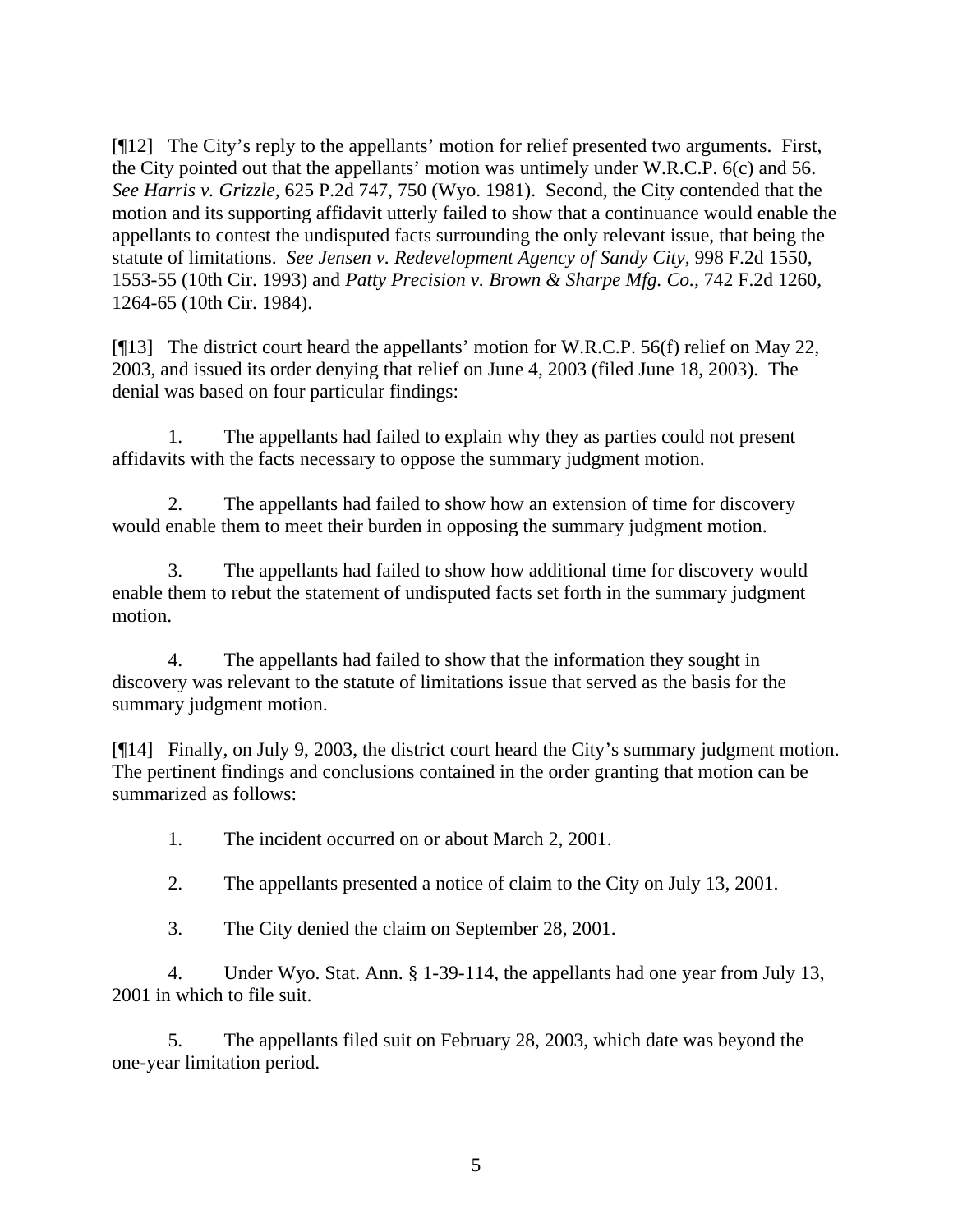6. There are no genuine issues of material fact and the appellants' claim was time-barred when it was filed.

7. The WGCA is not unconstitutional.

[¶15] After the district court announced its findings and conclusions, it granted the appellants' request to direct the entry of a final judgment on the issues presented to allow for immediate appeal under W.R.C.P. 54(b). In further discussion, the district court clarified, and the parties agreed, that such would include the question of the constitutionality of the WGCA, and in particular, the issue of the Act's constitutionality in the face of Wyo. Const. art. 1,  $\S 33<sup>4</sup>$ 

[¶16] It is within this context that the appellants want to pursue the following issues:

1. Whether the \$500.00 property damage limitation in Wyo. Stat. Ann. § 1-39- 118(f) is constitutional?

2. Whether the payment discretion vested in the governmental entity under Wyo. Stat. Ann. § 1-39-118(f) is constitutional?

3. Whether application of the WGCA to inverse condemnation actions violates Wyo. Const. art. 1,  $\S 33$ ?<sup>5</sup>

4. Whether the district court erred in its interpretation and application of the limitation periods contained in Wyo. Stat. Ann. §§ 1-39-113 and 1-39-114.

[¶17] Passing references in the appellants' brief suggest that they might also like to question whether either the July 13, 2001, notice of claim or the February 28, 2003, notice of claim was a valid notice of claim under the WGCA. However, their pleadings below identified the July 13, 2001, documents as a "notice of claim," those documents were the basis of the arguments and decision below, the appellants did not raise this issue below, and we will not consider it on appeal. *See Byrd v. Mahaffey,* 2003 WY 137, ¶¶ 9-10, 78 P.3d 671, 674 (Wyo. 2003).

[¶18] We propose to resolve the interrelated issues of this case by first addressing the question of whether application of the period of limitations found in Wyo. Stat. Ann. § 1-39- 114 to inverse condemnation actions is constitutional. In *North Laramie Land Co. v.* 

The 4 "Private property shall not be taken or damaged for public or private use without just compensation." Wyo. Const. art.  $1, § 33$ .

 $\frac{5}{10}$  Inverse condemnation occurs "'[w]hen a person possessing the power of condemnation takes possession of or damages land in which he has no interest, or substantially diminishes the use or value of land, due to activities on adjoining land without the authorization of the owner of the land or before filing an action of condemnation . . ..'" *Waid v. State ex rel. Dept. of Transp.,* 996 P.2d 18, 22 (Wyo. 2000) (*quoting* Wyo. Stat. Ann. § 1-26-516) (emphasis deleted). *See also Conner v. Board of County Com'rs, Natrona County,* 2002 WY 148, ¶ 30 n.10, 54 P.3d 1274, 1285 n.10 (Wyo. 2002) and *Black's Law Dictionary* 310 (8th ed. 2004).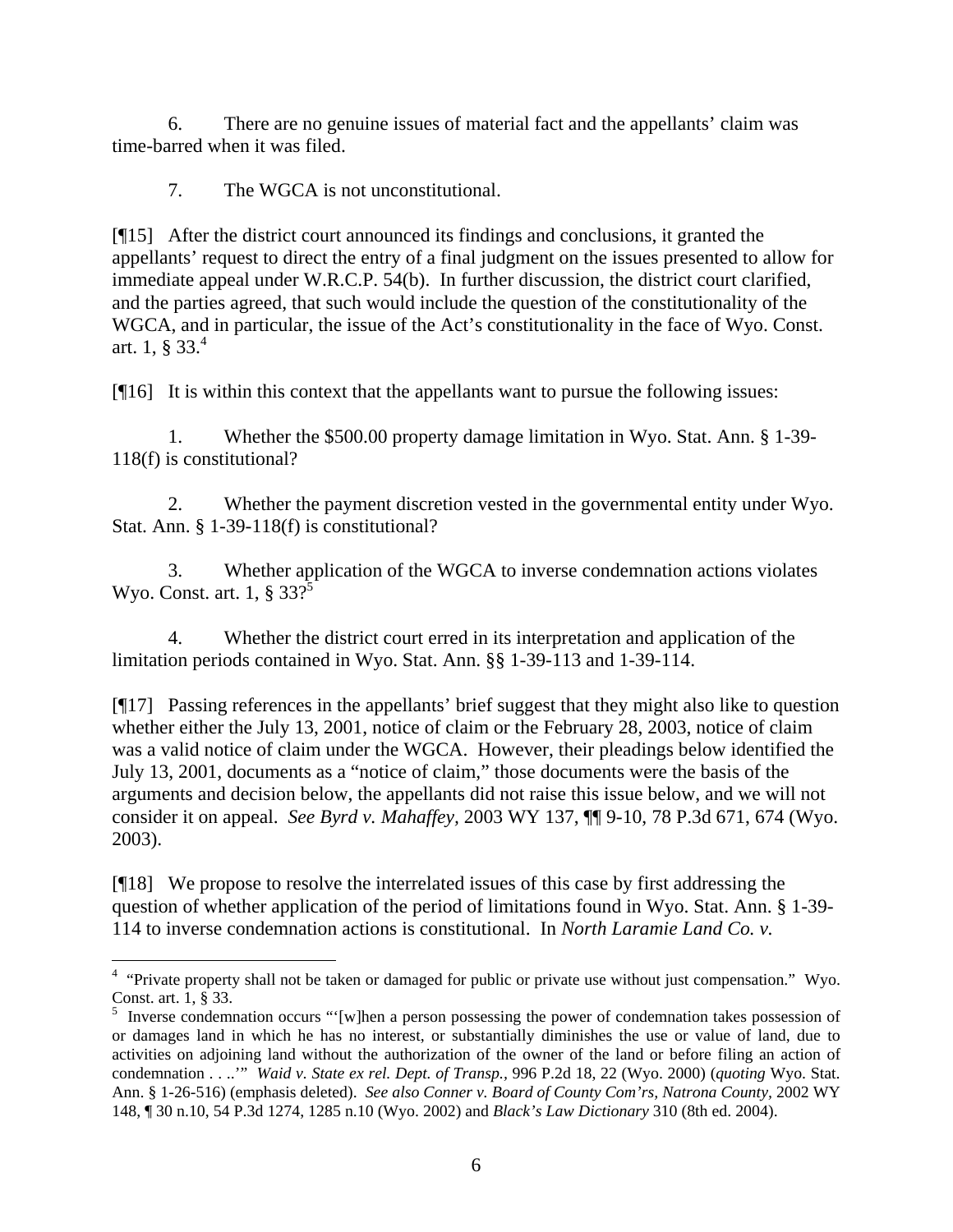*Hoffman,* 30 Wyo. 238, 219 P. 561, 572-73 (1923), *aff'd*, 268 U.S. 276 (1925), we held that Wyo. Const. art. 1, § 33 was not violated by establishment of a statutory claims procedure. We later cited that holding with approval and specifically held that the then-existing governmental claim statute applied to inverse condemnation actions under Wyo. Const. art. 1, § 33. *Wyoming State Highway Dept. v. Napolitano,* 578 P.2d 1342, 1349 (Wyo. 1978). We repeated that holding and applied it to the WGCA in *Waid v. State ex rel. Dept. of Transp.,* 996 P.2d 18, 24-25 (Wyo. 2000).

[¶19] The appellants contend that *Waid* should not be controlling because the issue was not specifically litigated in that case. Instead, the appellants point this Court to *State Highway Commission v. Peters,* 416 P.2d 390, 395 (Wyo. 1966), where we said that "the legislature cannot infringe upon or take from property owners the right to be compensated, according to the requirement of art. 1, § 33." The appellants also rely upon *Colman v. Utah State Land Bd.,* 795 P.2d 622, 630-634 (Utah 1990), wherein the Utah Supreme Court declared its similar constitutional provision to be "self-executing," and therefore in need of no legislation to activate it.

[¶20] The City counters these arguments by reliance upon *Hoffman, Napolitano,* and *Waid*, and by noting other state courts that have upheld the application of statutory limitation periods to constitutional inverse condemnation claims. *See Wadsworth v. Department of Transp.,* 128 Idaho 439, 915 P.2d 1, 3-4 (1996); *Beer v. Minnesota Power & Light Co.,* 400 N.W.2d 732, 735-36 (Minn. 1987); and *Hart v. City of Detroit,* 416 Mich. 488, 331 N.W.2d 438, 441 (1982).

[¶21] Keeping in mind the strong presumption that statutes are constitutional, and that unconstitutionality must be shown beyond a reasonable doubt, we are not convinced that the application of a statutory period of limitations to inverse condemnation claims is unconstitutional. Even if we accept the rationale of *Colman* that Wyo. Const. art 1, § 33 is self-executing and therefore in need of no "activating" legislation, it does not necessarily follow that the legislature may not impose reasonable procedural requirements for the presentation of such a claim. We have long recognized that the purposes behind the limitation periods contained in governmental claims statutes are to protect public entities from having to defend against stale claims and to facilitate budget planning. *Rissler & McMurry Co. v. Wyoming Highway Dept.,* 582 P.2d 583, 587 (Wyo. 1978); *Awe v. University of Wyoming,* 534 P.2d 97, 103-04 (Wyo. 1975), *overruled on other grounds by Dye by Dye v. Fremont County School Dist. No. 24*, 820 P.2d 982, 986 (Wyo. 1991); *Hoffman,* 219 P. at 573. The appellants have provided no compelling evidence or argument to suggest that these legitimate governmental interests unduly infringe upon the right to pursue an inverse condemnation claim. *Peters* offers no solace to the appellants because it is quite unlike this case. In *Peters,* this Court did, indeed, say that the legislature cannot infringe upon a property owner's right to be compensated for the taking of or damage to his property. *Peters*, 416 P.2d at 395. But the question in *Peters* was whether the legislature could provide by statute for diminished public highway access via frontage roads. *Id*. In answering that question affirmatively, this Court took no position on the question of whether a statutory period of limitation could apply to an inverse condemnation action.